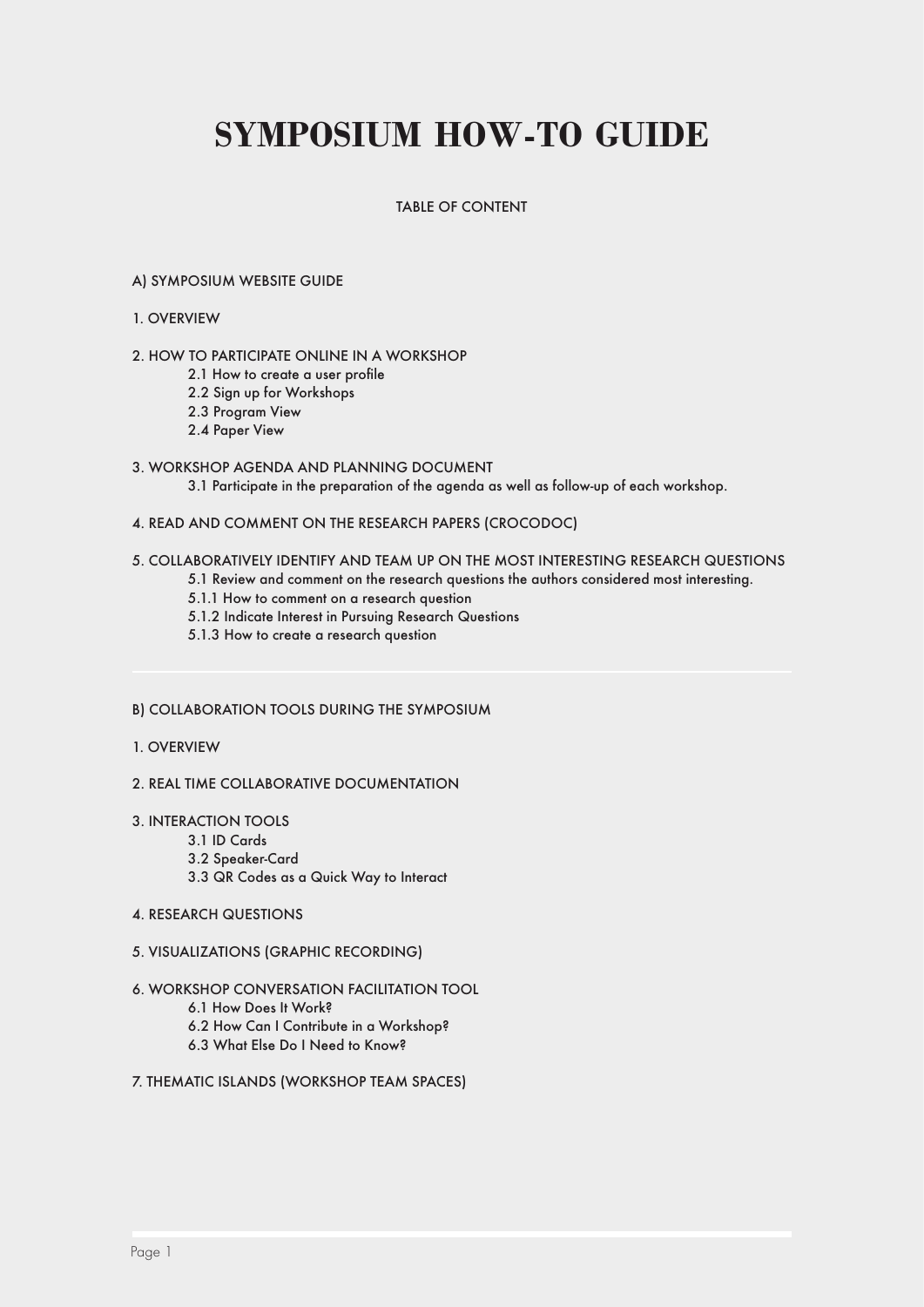# **A) Symposium Website Guide**

#### 1. Overview

As a participant of the Berlin Symposium on Internet and Society you are able to use the website for the following operations:

- Read and comment on the research papers that form the basis for the workshops.
- Sign up for the workshops you are most interested in.
- Review and comment on the research questions the authors considered most interesting.
- Indicate that you are interested to pursue a research question, thereby allowing for team building and potential collaboration.
- **Contribute new research questions** you would like to work on in order to enable other researchers to indicate their interest in your questions and to team up with you.
- Each workshop has a mailing list and a shared online document which allows you to participate in the preparation of the agenda as well as it allows the follow-up of each workshop.

#### 2. How to participate online in a workshop

#### 2.1 How to create a user profile

Please note that your profile will be shown when you speak in a workshop. This will allow us to focus on the thematic discussion without losing time introducing ourselves and provide the possibility for every participant to know the background of speakers.

Here is how you create your profile: After logging in, you will see the "Account" dialogue box.

|                          | You are here: Home » Jeremias Schmitt |         |  |
|--------------------------|---------------------------------------|---------|--|
| <b>View</b>              | OpenID identities<br>Edit             | Signups |  |
| Create your Profile.     |                                       |         |  |
| History                  |                                       |         |  |
| <b>Member for</b>        |                                       |         |  |
| 1 week 2 days            |                                       |         |  |
| <b>Blog</b>              |                                       |         |  |
| View recent blog entries |                                       |         |  |

You can change your login and password by clicking on the "Edit" button next to the "View" button.

You can access your profile preferences via "Create your Profile" below the "View" button. The information you add in this section will be accessible on our symposium's website and is visible to all participants at the symposium. Your profile information is also shown in each workshop you sign up for. IMPORTANT: We will use this information for the QR-Code on your ID Card *(see below)*. For the collaboration on the website and also for the workshops it is very important to fill in each field with the relevant information. Also note that uploading a profile picture is not a must but surely "very nice to have".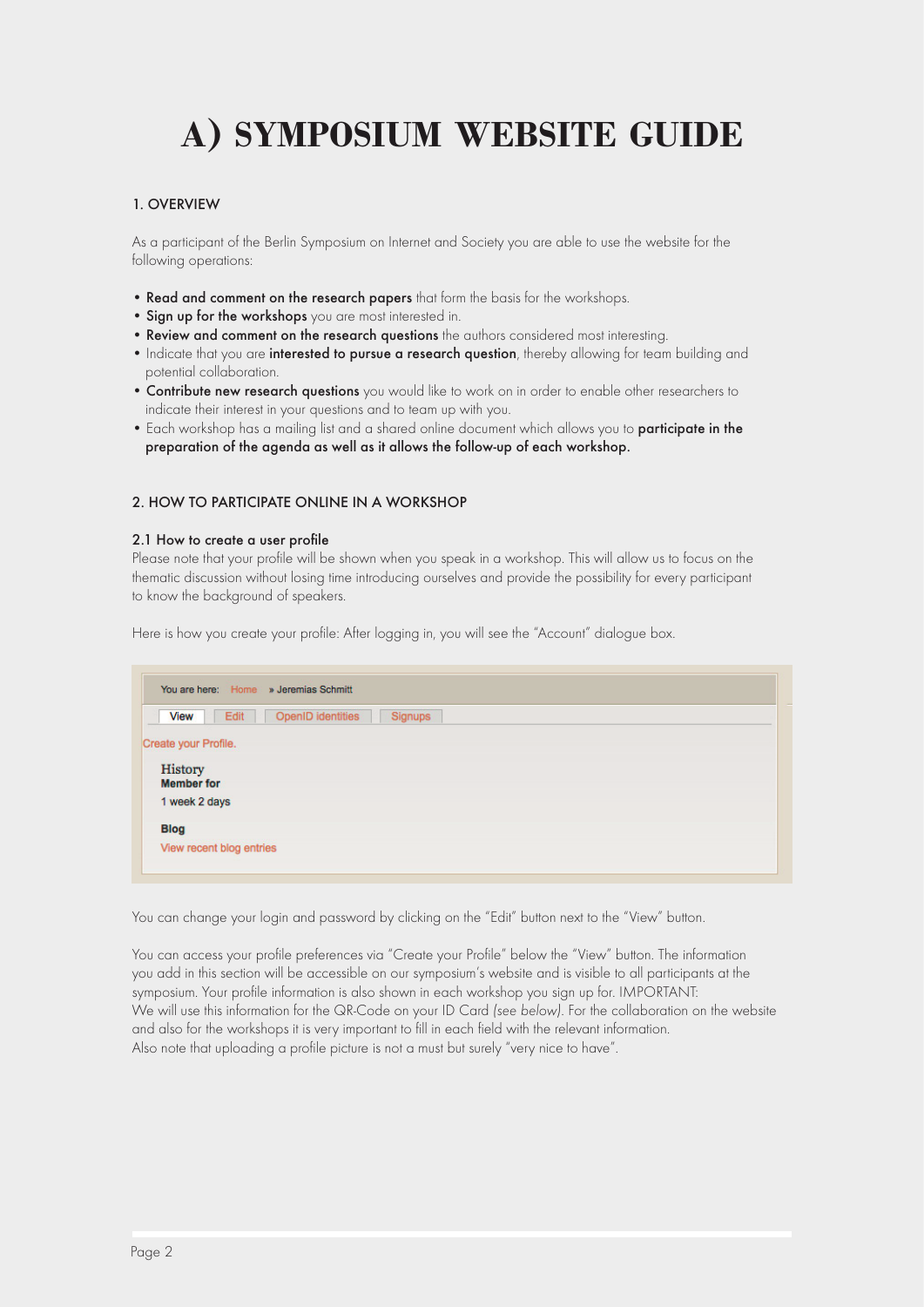|                                                     | You are here: Home » My account » Jeremias Schmitt |
|-----------------------------------------------------|----------------------------------------------------|
| View<br>Edit                                        | <b>OpenID</b> identities<br>Signups                |
| Account<br>Profile                                  |                                                    |
|                                                     |                                                    |
| <b>Professional title:</b>                          |                                                    |
|                                                     |                                                    |
| The individual's professional title, e.g. Dr., etc. |                                                    |
|                                                     |                                                    |
| First Name: *                                       |                                                    |
|                                                     |                                                    |
| Surname: *                                          |                                                    |
|                                                     |                                                    |
|                                                     |                                                    |
| Photo:                                              |                                                    |
|                                                     | <b>Upload</b><br>Browse                            |
| Maximum file size: 5 MB                             |                                                    |

After having filled in each field with additional information please do not forget to save your preferences by clicking the "Save" button at the bottom of the page.



#### 2.2. Sign up for Workshops

Visit our programme online to browse all workshops. By clicking on a workshop in the schedule you will find additional information about the topic as well as about the contributors and participants and, importantly, a link to the paper that forms the basis for the discussion.

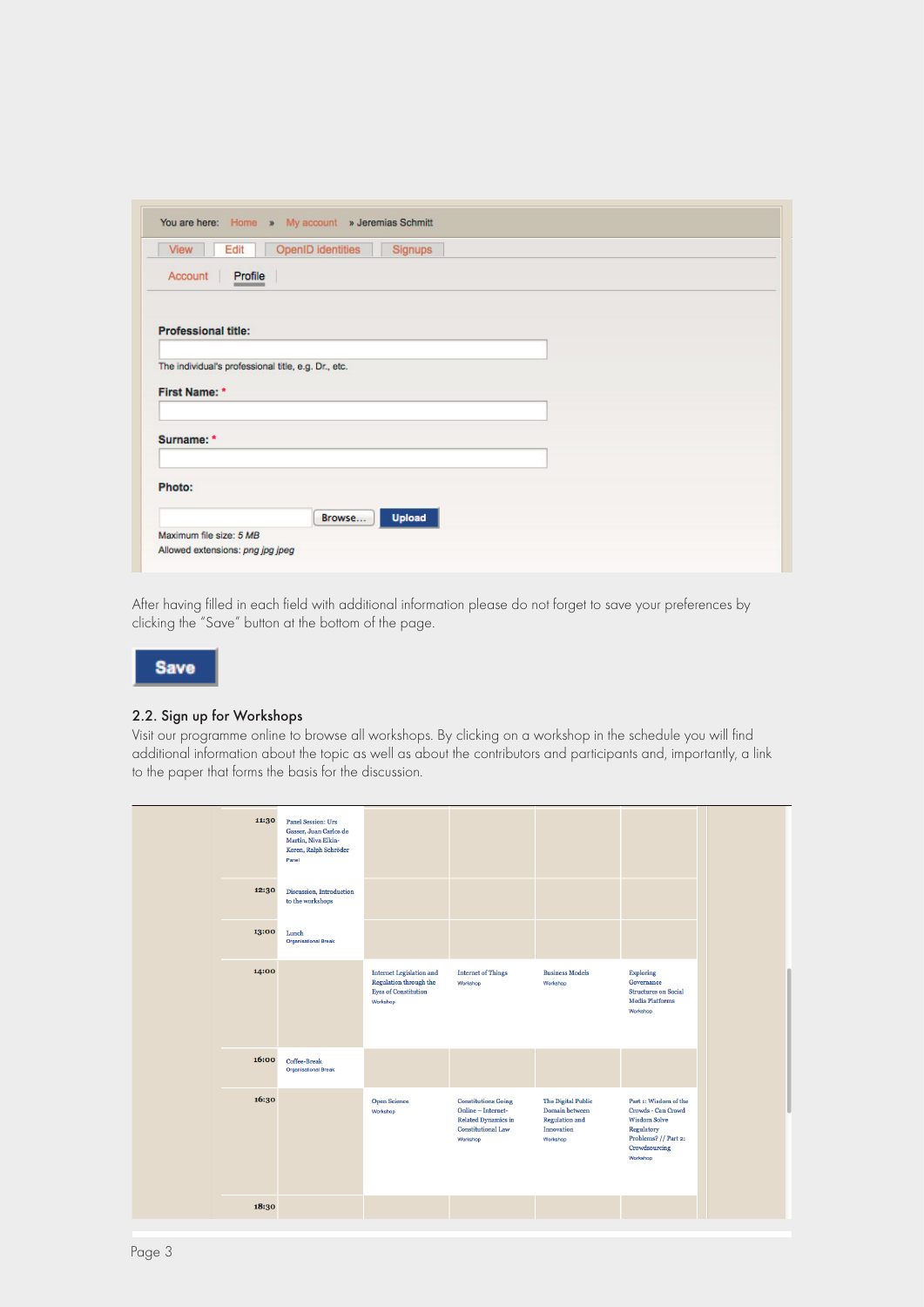#### 2.3 Program View

By selecting a workshop in the schedule you will be guided to a workshop's Session View like this:

### **Session**

#### in Workshop **Internet of Things**

It is rare that one is in the presence of an ontological shift. It is even more rare that one is in a position to shape it. Yet this is exactly the position many engineers, policy makers, and citizens are in today. The internet was a fluke. There was not much policy, nor strategic thinking, a bit of standard discussions but no early warning debates about the potential dangers or promises about releasing a protocol that enables anyone to communicate with anyone as fast as everyone else. It 'happened'. In its most communicative form, www, it is only 18 years old. As a teenager it has transformed the world. Its next iteration is extending communication to single machines and devices, sensors and objects. Known as pervasive computing, ambient intelligence or ubicomp and currently as 'Internet of Things' this convergence towards ever more connectivity is 'happening' in the same way as the internet was, but is still in such an early stage that agency is possible: be it through policy or standard making, through choices made by large industrial drivers on business models and technological protocols or through end-users and citizens, as they are able to self-organize in all kinds of clusters. Who shapes the Internet of Things - and how?

Time Wednesday, 02:00PM - 04:00PM Room Workshop Room 2 Chair Wolfgang Kleinwächter **Speaker Erin Anzelmo** Speaker Rob van Kranenburg **Respondent Holger Schlingloff** 

#### Paper

The Internet of Things r Workshop Agenda & Planning **Research Questions** Early EU research programmes and their legacy, the effects of i3 and.. Educational programs to deal with the speed, scope, impact and shape of.. Trust, Privacy, Infrastructure and governance Governance of the Internet of Things Businessmodels, Currencies and funding models Sign up Seats Taken 4 **Attendees** cmu **Max Senges** Christian Katzenbach Sebastian Hagen

Session View: In each session you will find a link to the respective research paper as well as to research questions identified by the authors *(see orange section in session view)*.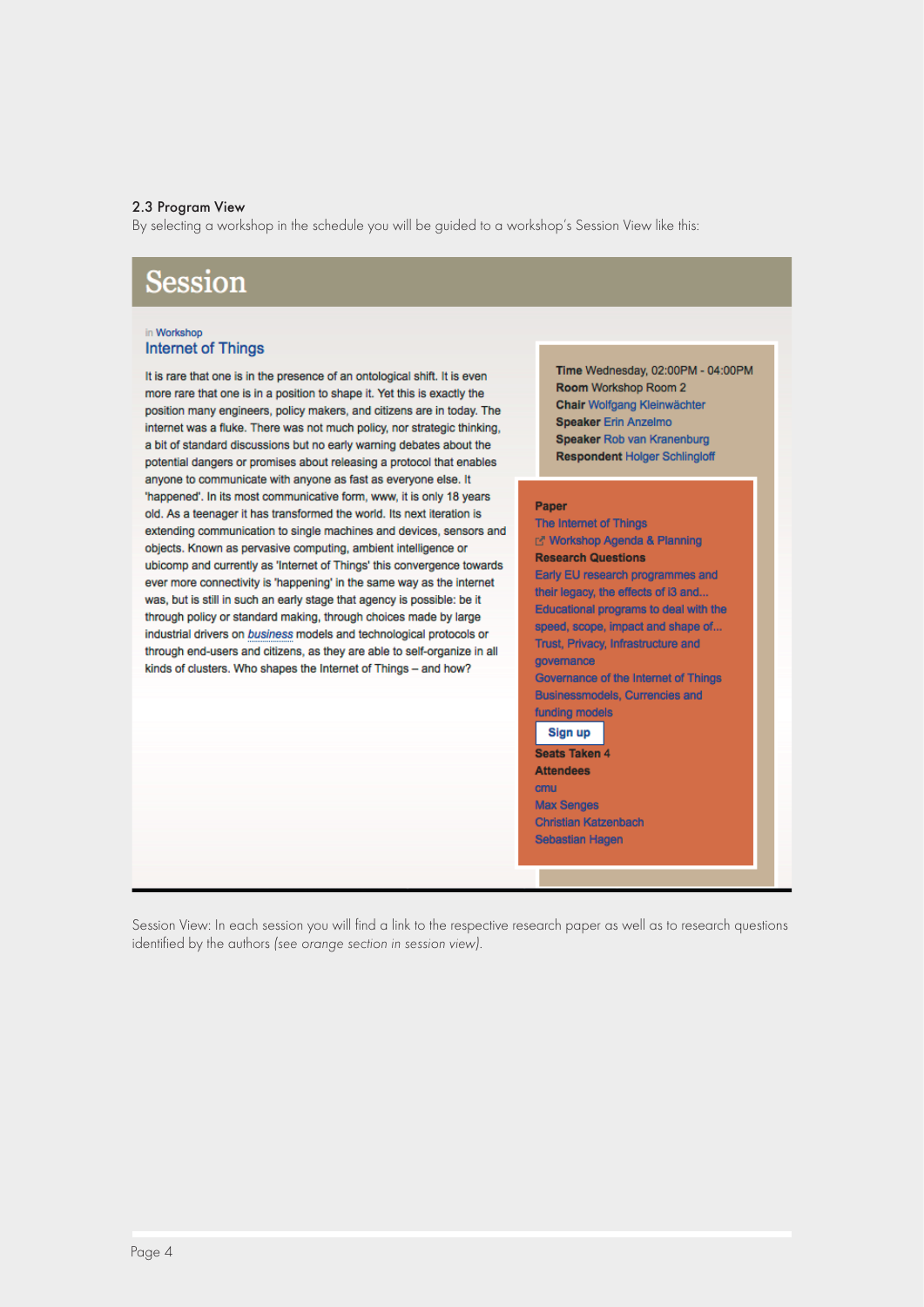#### 2.4 Paper View

By following the link to the respective research paper of the workshop you will find a short abstract and a download link. In addition to the paper you will have access to the research questions as well as to the "Workshop Agenda & Planning Document", which will be used in every workshop and is editable by every participant. We have moreover linked the papers online via the collaboration tool Crocodoc (see below) to enable simultaneous editing for all participants.

#### Paper

#### The Digital Public Domain: Relevance and Regulation

posted in **Lis** 1. Covern ince **y** gover ance innovation innovation studies patents public o

#### **Abstract**

After clarifying the notion of the (digital) "public domain" - specifically with reference to related terms such as public goods and (anti-)commons -, the first step will be to theoretically explore the concept. Even on this abstract level, we can observe the fundamental tension between public access and private appropriation, which any regulation of the public domain has to deal with. In this regard, questions arise such as what role does a rich public domain play for technological, economic and societal innovation processes and what are the preconditions for its genesis, governance, and sustainability. Utilizing primarily works from the field of law by scholars such as Heller (1998), Lessig (2001), Samuelson (2003), Benkler (2008), Boyle (2008), Elkin-Koren (2009) and others, a major task will be connecting these with works taking a Schumper pective on innation (e.g. Schumpeter 1912; Beckert 2002; Fagerberg 2003; Lazonick 2003; Langlois 2004; Dobusch 2008). The review of extent literature will thereby focus on the economic and business aspects of the digital public domain. incorporating aspects dealing with basic rights (e.g. free speech) only insofar as they are of importance for economic innovation processes as well. Departing from this conceptual clarification, the second part deals with the consequences of private regulation (e.g. via technological or legal standards, business models etc.) for restricting or expanding the public domain. Central questions to be investigated are whether creating a "private" public domain is possible and how public and private regulation processes interact in that regard. As a third stream of literature, organization theoretical works on private regulation via standards (Brunsson/Jacobsson 2000; EbnerBeck 2008; Timmermans/Epstein 2010;) and on politic economic mobilization (Rao 2009: Dobusch/Quack 2010: King/Pearce 2010) will be drawn upon. The main contribution shall be a more comprehensive conceptual understanding of the recursive relationship between a rich public domain and economic innovation dynamics, which can inform private and public attempts of regulating this interaction more effectively

**Attachment** Sing dobusch-public-domain.pdf 332.85 KB

#### Workshop Agenda & Planning

Mos //docs.goods.com/document/d/1191/Xn.blnn7\_bExKvDBN-k-wXuLkB\_vsCOx1NoRE4/w9/2Nuan\_UR

#### **Related Session**

The Digital Public Domain between Regulation and Innovation Collaborate with crocodoc directly in the Paper 

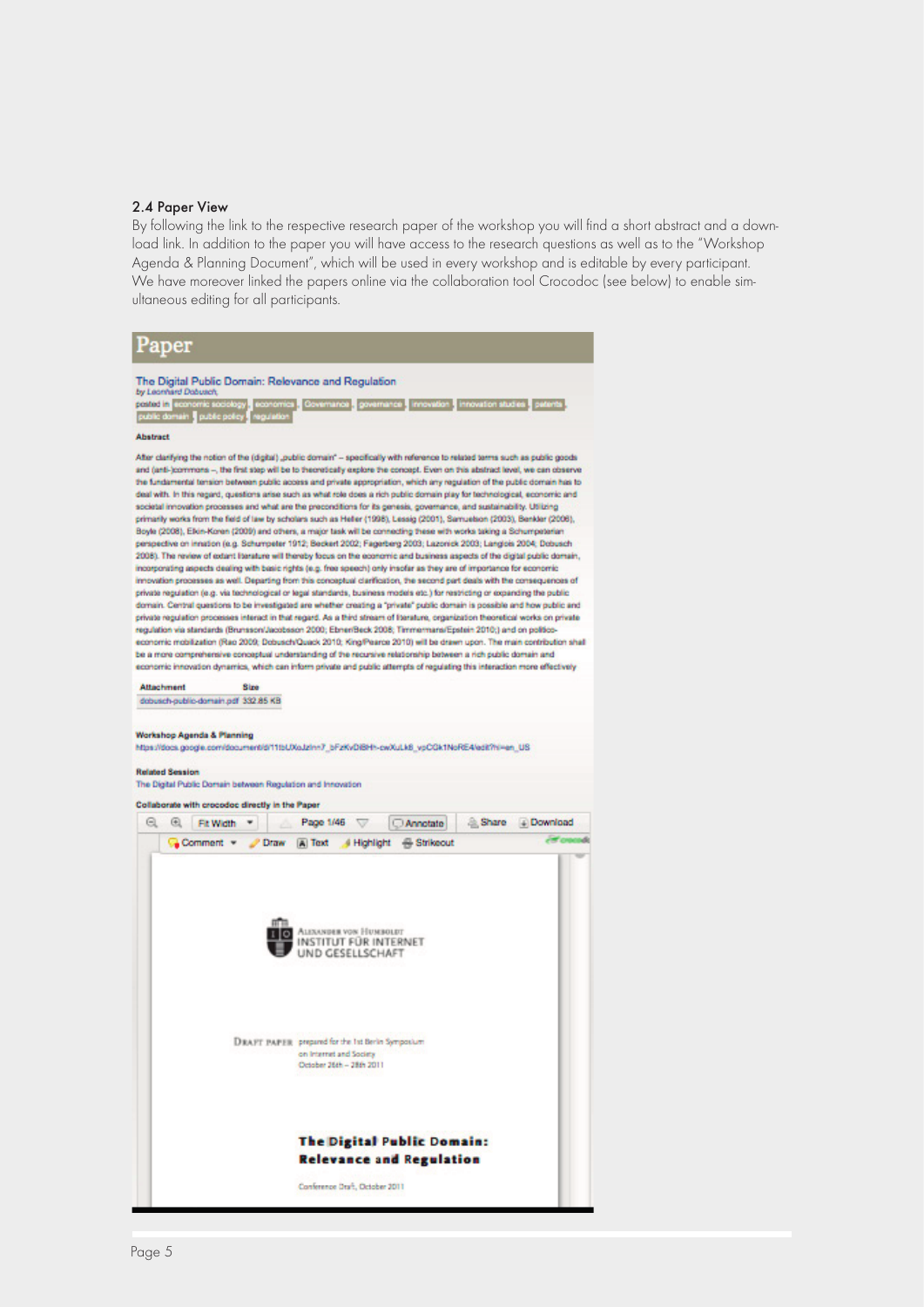#### 3. Workshop Agenda and Planning Document

The "Workshop Agenda and Planning Document" will give you a chance to collaborate with all participants of the symposium at the same time. You will also find the agenda of the workshop, ready for your ideas, comments and questions. During the workshop the "Agenda and Planning Doc" will serve to collaboratively take minutes and project them in real time.

#### 3.1 Participate in the preparation of the agenda as well as follow-up of each workshop.

Each workshop has a mailing list and a shared online document which allows you to stay up to date with everybody interested in a workshop. Please subscribe to the mailing list by clicking the link in the corresponding "Workshop Agenda and Planning Document". The mailing list is a means for debating all the different aspects of the workshop and holds the planning together. The "Workshop Agenda and Planning Document" is a possibility to share interesting topics you want to discuss with your peers before, after, and during the session.

#### 4. Read and Comment on the Research Papers (Crocodoc)

Moreover, we offer a tool (Crocodoc) that enables all participants and authors to review, annotate and comment the research papers online. You can comment and discuss all research papers directly online at https://sites.google.com/a/internetundgesellschaft.de/collaborate/home. During the actual workshops you will find a projection of the corresponding "Agenda and Planning Document" to enable collaborative note taking.

#### 5. Collaboratively Identify and Team Up on the Most Interesting Research Questions

#### 5.1 Review and comment on the research questions the authors considered most interesting.

The authors of the workshop's underlying papers have developed five research questions for further discussion. You'll find these questions online at http://berlinsymposium.org/questions. The research questions are meant to build the basis for our institute's upcoming research projects. To participate you have the following options:

- If you are logged in at **berlinsymposium.org** you can discuss research questions by commenting on a question.
- To indicate your interest in a specific research question click the "I'm interested"-Button.

#### 5.1.1 How to comment on a research question

To comment on a research question please select the respective question in the workshop Session View menu. This will guide you to the corresponding research question with its particular context.

After being guided to the required research question please scroll down to the bottom of the page to find a dialogue box for commenting. Please save your comment and submit it to the website.

#### 5.1.2 Indicate Interest in Pursuing Research Questions

By clicking the "I'm interested"- Button of a research question you indicate that you believe this question is important and that you are possibly interested in pursuing the question.

#### 5.1.3 How to create a research question

You can of course also contribute the research question you believe are worth while. Once done we also recommend that you express your interest by clicking the "I'm interested"-Button and by commenting on the research question to specify your perspective.

By contributing a research question you give each participant the possibility to start a dialogue concerning your particular question.

In the "Editorial Menu" on the right-hand side you will find the button "Create Research Question". By selecting it you will be able to contribute your individual "Research Question" with the possibility of adding a short "Description" of the context.

To link your individual research question to a specific workshop, please select one of the workshops in the drop-down field "sessions" in the "Create Research Question" dialogue box.

Please do not forget to save your preferences. The research question will be listed with the respective workshop information and is available for every participant to comment on.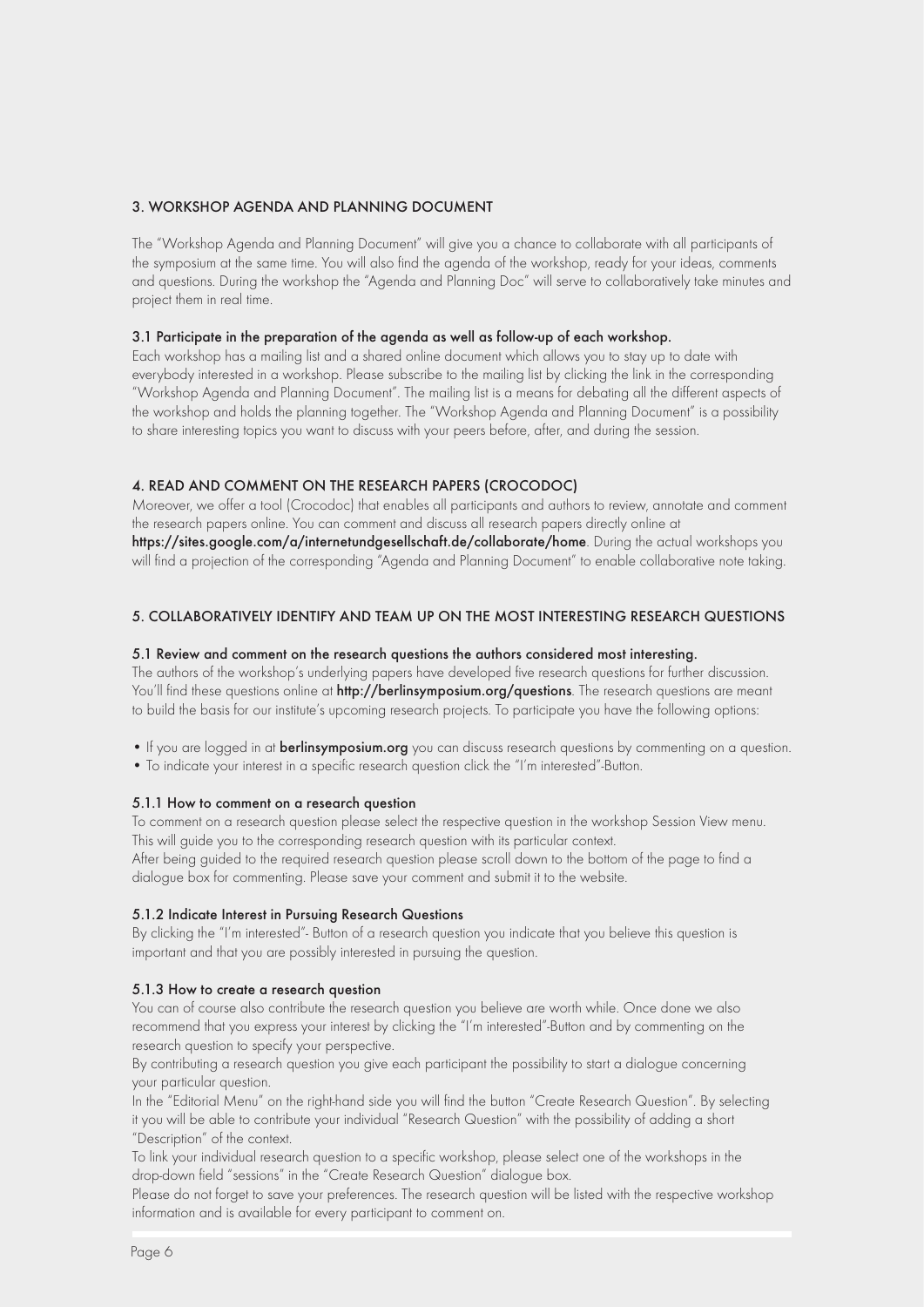## **B) COLLABORATION TOOLS during the Symposium**

#### 1. Overview

During the symposium we offer you a number of innovative tools and affordances meant to facilitate the discourse as well as matchmaking of researchers with similar interests:

- Real time collaborative documentation during the workshop allows each participant to contribute to the agenda and minutes.
- Interaction tools to enable networking and special interest identification during the symposium
- Research questions to show your personal interest and help the proactive team-up for an interest group.
- **Graphic recording** as lively visualization of the workshop which illustrates the core discussion.
- Thematic islands to exchange ideas regarding research areas and team up for joint efforts.

#### 2. Real Time Collaborative Documentation

The earlier explained "Workshop Agenda and Planning Documents" are projected on the wall in the respective workshop to support the collaborative note taking. This gives each participant the opportunity to take part in the planning and discussion process even before the actual workshop situation. Every participant is invited to contribute comments, questions and further thoughts to the respective document. By doing this you will help structuring the agenda and process of the workshop. We kindly ask you to make use of this document to take notes and minutes before the symposium's workshop.

#### 3. Interaction Tools

To enable networking and special interest identification during the symposium we will provide you with a set of individualized cards. To interact at the symposium we designed personalized ID Cards and Speaker Cards ready for you to indicate a special research interest.

#### 3.1 ID Cards

Every participant receives 20 printed ID cards with their contact details. They can be used like customizable business cards. The back of the card provides space to write down your own research questions and post them in the workshops. Using these, you can share your ideas and contact information.

#### 3.2 Speaker-Card

In addition to the ID cards, every participant receives a speaker card that allows you to interact in a workshop. The speaker card serves as a name plate you can put on the table in front of you. If you want to be added to the speaker list, simply raise the card and a staff member will put you on the list. If you have a smartphone, you can add yourself to the list of speakers by scanning the QR code of your card.

#### 3.3 QR Codes as a Quick Way to Interact

To ease the network and contribution aspects on the symposium's work flow, we have implemented a network of QR codes on all important interfaces. You will find QR codes on the following elements:

- On the ID cards, QR codes provide a direct access to the profile of the ID card's owner. This enables a quick way to add the card owner's details to your contacts.
- The same QR codes are displayed at the profile projection when a participant is speaking in a workshop.
- You will also find QR codes on the printouts of the research questions. By scanning the code with your smart phone you can add yourself to the reseach question's interest group.

You do not have a smartphone? Do not worry. All important tasks can be done by using the paper ID-cards.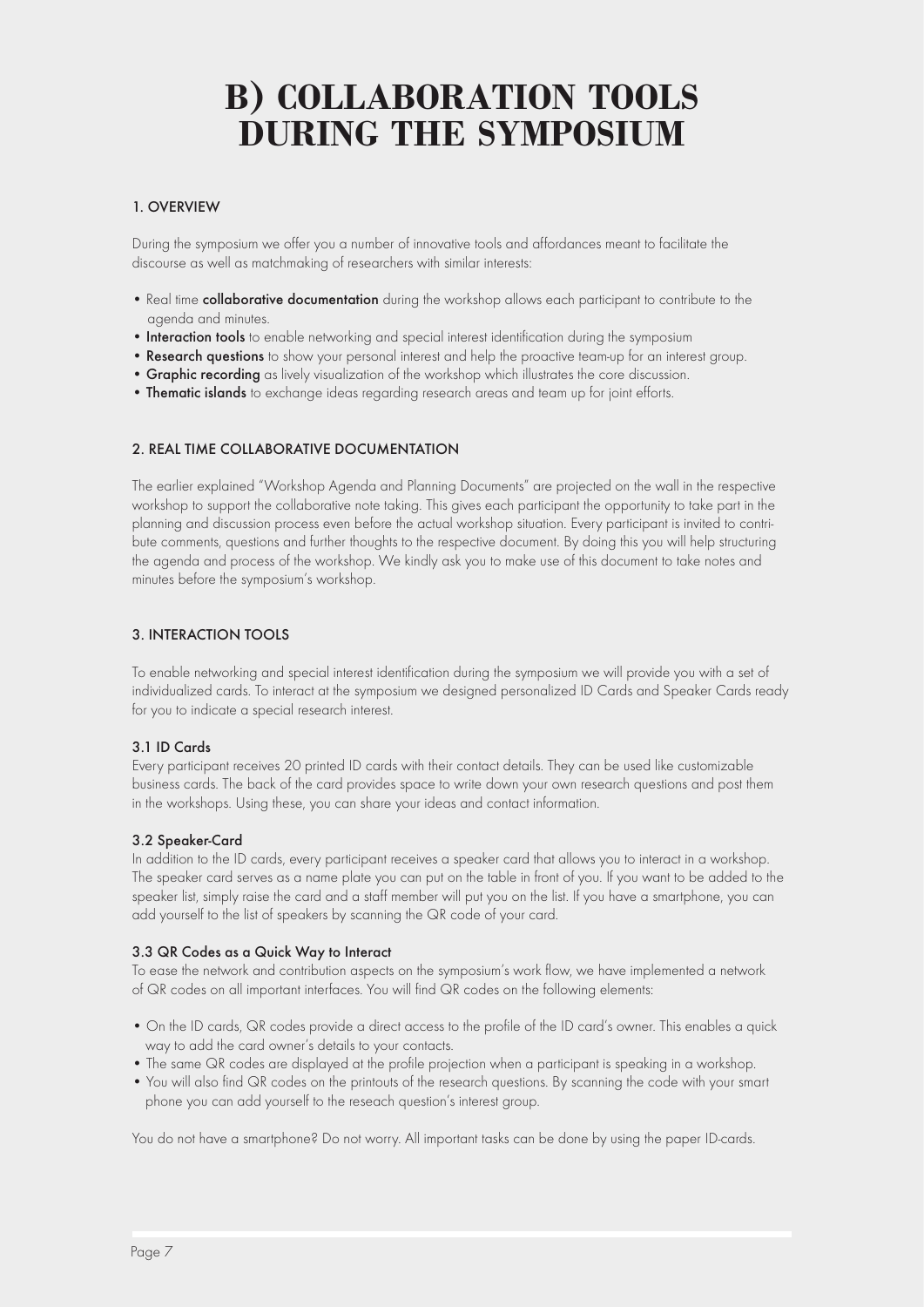#### 4. Research Questions

Each workshop aims to discuss and find the most interesting research questions in the given area. As discussed above, participants can already contribute and discuss questions online. At the thematic islands they can also indicate their interest and, for example, make use of their ID cards to exchange their contact details in order to form long-term interest groups.

Besides your online interaction you can express your interest in a research question at the symposium. We will print out the workshop's research questions and display them prominently in the session room and the corresponding thematic islands. By pinning your ID cards to a research question you can show your personal interest and help the proactive team-up for an interest group. After the symposium we are going to identify the most popular questions and create interest groups around them.

#### 5. Visualizations (Graphic Recording)

In each room there is a visualizer who is documenting the discussion as an illustration on a foam board. After the workshop the illustration will be moved to the corresponding thematic island. This will provide a lively visualization of the workshop which illustrates the core discussion. It is meant to support your discussion and offer a different perspective to the research areas and questions.

#### 6. Workshop Conversation Facilitation Tool

In order to simplify the participation in a workshop, we have developed a unique conversation facilitation tool. This tool solves several workshop conversation issues in an innovative way:

- It allows the speaker to get to the crucial points by minimizing the time to introduce himself.
- It gives the audience the opportunity to connect to the speaker in real time.
- It allows the participants to review the speakers and work through the workshop retrospectively.
- It manages the speakers' time in a workshop in a fair and automated way.

#### 6.1 How Does It Work?

The tool recognizes who is speaking so that the speaker's profile can be projected onto the workshop's wall. *(see How to Create a Profile above)* Speaker recognition takes place by scanning the speaker's QR code. Furthermore, the tool devises a speaker list which is managed by the moderator of the workshop.

#### 6.2 How Can I Contribute in a Workshop?

If you want to contribute in a workshop you have two options to put yourself on the speaker list:

- 1. As soon as you raise your speaker card a staff member will scan your addtional QR code and register you as a speaker.
- 2. If you have a smartphone you can scan your speaker card by yourself and list yourself as a speaker. With your first registration you have to select the corresponding workshop.

To establish a well-balanced discussion we will set up a timer as soon as a participant starts to speak.

#### 6.3 What Else Do I Need to Know?

- Track the workshop's speaker list online. You can click through your workshop's participants' profiles.
- The profile projection also shows a QR code which directs you to the speaker's profile. (There are plenty of QR-code readers for your smartphone. Just search for QR-code reader in your app store.)

For further information regarding the usability of the website please contact: support@berlinsymposium.org (Sven Krome)